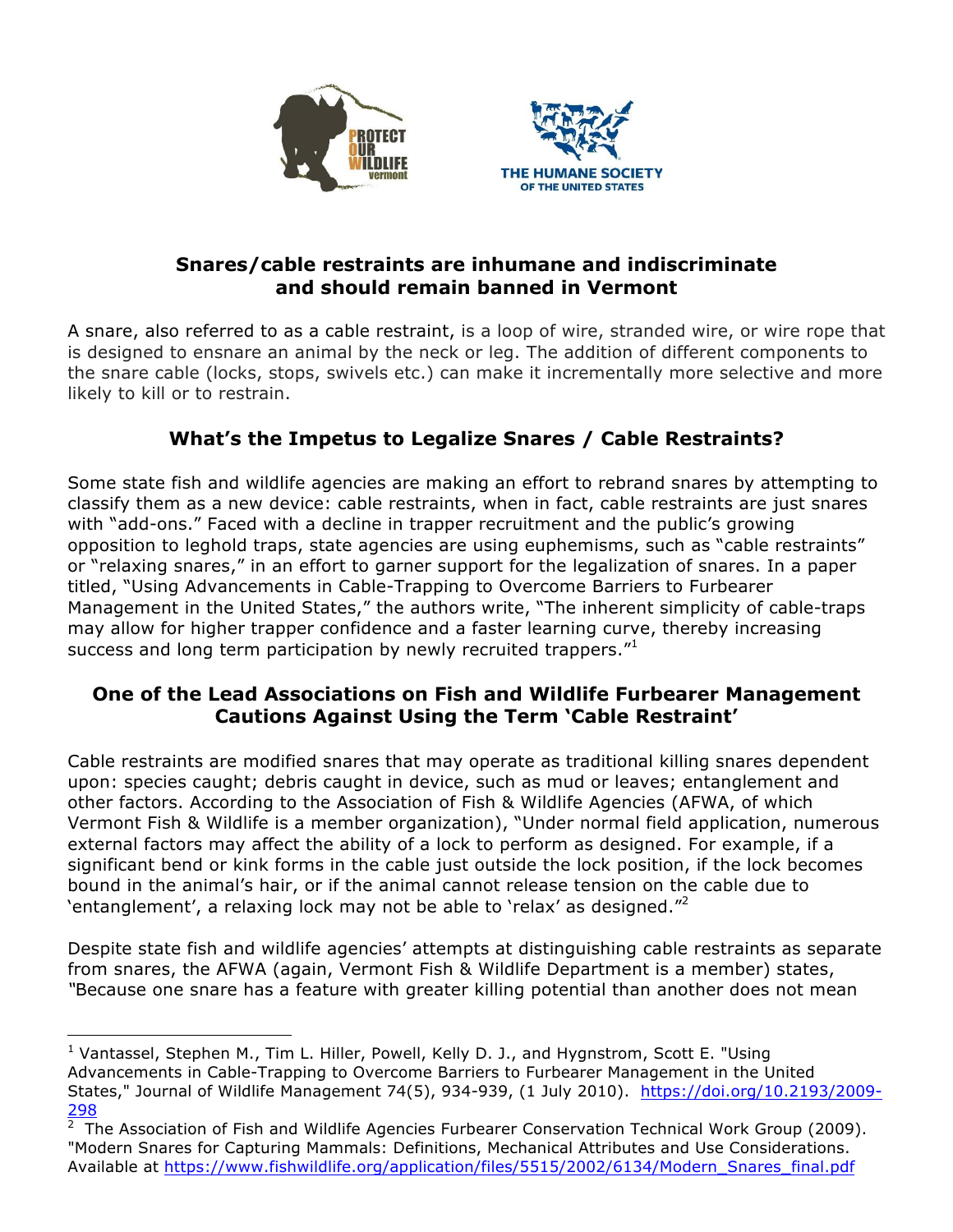that one will kill an animal and the other will live-restrain."<sup>3</sup> They also state in the same report when referring to cable restraints, "A passively-activated snare with a relaxing lock could be used to kill or live-restrain an animal depending on the species, and how, where, or when it is deployed. Hence, establishing useful definitions of a 'killing snare' and 'cable restraint' requires incorporation of all these factors."

### **Snaring Cable Restraints Are Inhumane and Indiscriminate**

Snaring cable restraint devices still cut into an animal's skin, causing lacerations and tissue damage, and result in pain, injury, and even death. Animals, like the coyote in the attached exhibit, are known to frantically chew at the cable, and their limbs, to free themselves, thereby breaking teeth and bloodying gums. There are many factors that determine whether a snaring cable restraint restrains the animal or if the device causes major injuries and even death. For example, a cable restraint may be set for a coyote and intended to restrain the animal by the neck or limb. But if a smaller animal, such as a fox or a raccoon enters the trap, that smaller animal may be caught by the spine or abdomen as they pass further through the loop before it fully closes, causing deep lacerations, organ damage and other injuries. In a study performed on red foxes using the Wisconsin Restraint, which is built with a relaxingtype lock on aircraft cable and incorporates two swivels, a break-way, and a stop, which prevents the loop from closing to a desired diameter, an average of 35% of fox captures were around the body rather than the neck. $4$  These types of captures result in prolonged, severe suffering, including hemorrhage, internal organ damage and even death.

In a highly-controlled snaring cable restraint study that required trap checks twice daily, with a small sample size (17 coyotes), performed by trappers and Canadian wildlife agencies, they reported that, "The most common injuries sustained included subcutaneous edema and hemorrhage around the head and neck and minor cutaneous lacerations. One of the Coyotes that showed indicators of poor welfare had one digit amputated, major laceration on the footpad, fractured bone fragments in the foot likely caused by self-mutilation in addition to a missing incisor tooth that may have been lost while the animal was biting the restraint*.* A second Coyote exhibited a hemorrhage of the mucosal lining of the stomach." **If these types of injuries were documented under the best of circumstances and using the strictest of protocols, then one must ask what the result would be if snaring cable restraints were made legal to the general public, including youth trappers.** In the study, "Comparison of Injuries to Coyote From 3 Types of Cable Foot-Restraints", the researchers reported, "A padded leghold trap may cause less injury to a captured coyote than cable restraints."<sup>5</sup> For this reason and other reasons documented in this paper, we believe that Fish & Wildlife is making a broad and unfounded assertion that cable restraints are a humane option.

Snaring cable restraints capture "non-target" animals, including pets and imperiled species. It is unclear how many non-target animals suffer or die because trappers are often not required to report these captures. However, in field studies, snaring cable restraints have caught nontarget wildlife, including deer, and also domestic dogs.<sup>6</sup> Snares also trap protected species,

 

 $3$  Ibid.

<sup>4</sup> Muñoz-Igualada J, Shivik JA, Domínguez FG, González LM, Moreno AA, Olalla MF & García CA (2010) Traditional and new cable restraint systems to capture fox in central Spain. Journal of Wildlife Management 74: 181-187

<sup>&</sup>lt;sup>5</sup> Darrow, P.A., Skirpstunas, R.T., Carlson, S.W. and Shivik, J.A. (2009), Comparison of Injuries to Coyote From 3 Types of Cable Foot-Restraints. The Journal of Wildlife Management, 73: 1441-1444. doi:10.2193/2008-566

<sup>6</sup> Papouchis, *supra* note 1.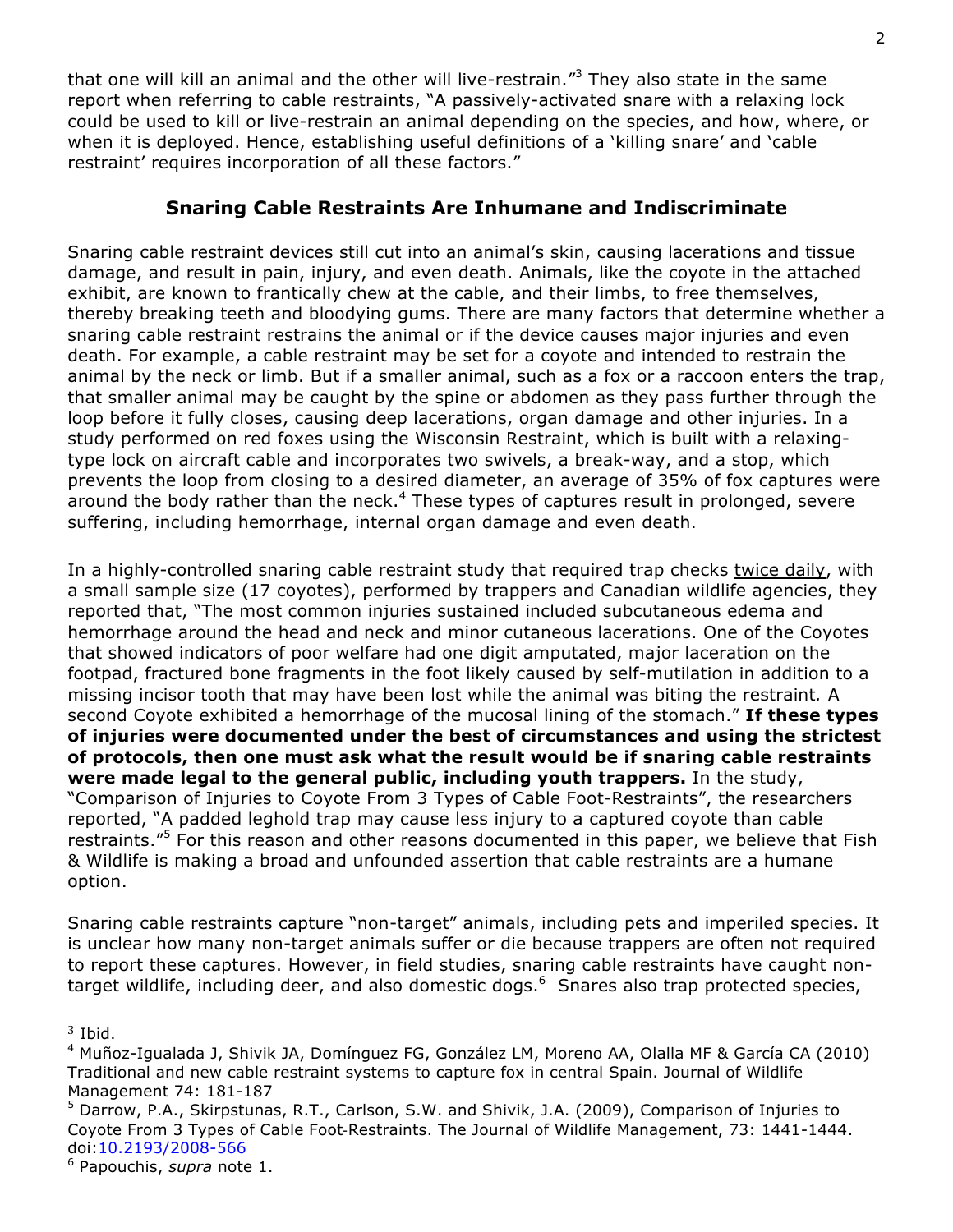like golden eagles and bald eagles.<sup>7</sup> Former USDA Wildlife Services trapper Gary Strader, shares, "The problem is, eagles eat until they can eat no more. Then they have to get in the air, but it takes a long runway for them to get off the ground. They start running down the trail you set your snares on (and) end up getting caught and killed."<sup>8</sup>

There are so many factors that dictate whether or not the device will function properly and whether or not the "right" animal will be ensnared by the "right" part of his/her body. Many of these factors are outside of the trapper's control, including the cable loop placement. A cable loop that has fallen will not catch the target animal, but may catch a nontarget animal.<sup>9</sup> A device that's set 10 inches off the ground to catch a coyote, but dropped a few inches due to the weather (wind, snow, etc.), will now ensnare non-targeted animals like foxes and bobcats and likely by the abdomen or another non-target part of the body.

#### **The legalization of cable restraints would result in yet another indiscriminate, inhumane trap that will present harm and death to not only the intended target, but non-targeted species as well.**

# **High Probability of Mass Saturation of Traps on Landscapes**

Cheap, lightweight, easy to make, and set in large numbers, these inconspicuous "land mines" may be abandoned on the landscape and can imperil any animal crossing their path, including deer. You can view video of a deer caught in a cable restraint by visiting this link: https://youtu.be/Y2u92UNNz6I

Even the Missouri Department of Conservation acknowledges the potential for trappers to set the devices and fail to retrieve them, stating, "Some trappers do not accurately record all set locations, or they feel that the cable restraints are so inexpensive that they do not need to retrieve every one of them. Restraints may remain active for a long time after the trapper quits checking them. Animals can be captured in them days or weeks after the trapper has left, and all trappers reputations are damaged by these actions. $"10"$ 

# **"Best Management Practices" Are Misleading and Bias is Inherent**

To assuage concerns about the inhumane and nonselective nature of snares/cable restraints and other devices, trapping proponents, including state wildlife management agencies, often refer to the Best Management Practices (BMPs) developed by the AFWA.<sup>11</sup> Analysts have found, however, that the trauma and injury scales used to develop the BMPs allow for an

https://huntfish.mdc.mo.gov/sites/default/files/downloads/4157\_6377.pdf.

 

```
https://www.fishwildlife.org/application/files/3515/1862/6191/Introduction_BMPs.pdf.
```
<sup>7</sup> Kidston, Martin: "3 golden eagles caught in snare traps in Montana; 2 die." *Missoulian*, January 29, 2013 at https://missoulian.com/news/state-and-regional/golden-eagles-caught-in-snare-traps-inmontana-die/article\_09d14c2e-69ad-11e2-a5a2-001a4bcf887a.html.

Rodriques, Jenny: "B.C. photographer captures rescue of bald eagle trapped in snare." Global News, February 2, 2017 at https://globalnews.ca/news/3223397/b-c-photographer-captures-rescue-of-baldeagle-trapped-in-snare/.

<sup>8</sup> Knudson, Tom: "Neck snare is a 'non-forgiving and nonselective' killer, former trapper says." The Sacramento Bee, April 30, 2012 at https://www.sacbee.com/news/investigations/wildlifeinvestigation/article2574607.html.

<sup>&</sup>lt;sup>9</sup> North Dakota Game and Fish: Using Cable Devices in North Dakota Responsible Use. <sup>10</sup> Missouri Trappers Association and the Missouri Department of Conservation: Missouri Cable Restraint Training Manual." Revised March 2007 at

<sup>&</sup>lt;sup>11</sup> The Association of Fish and Wildlife Agencies (2006). Best Management Practices for Trapping in the United States: Introduction. Available at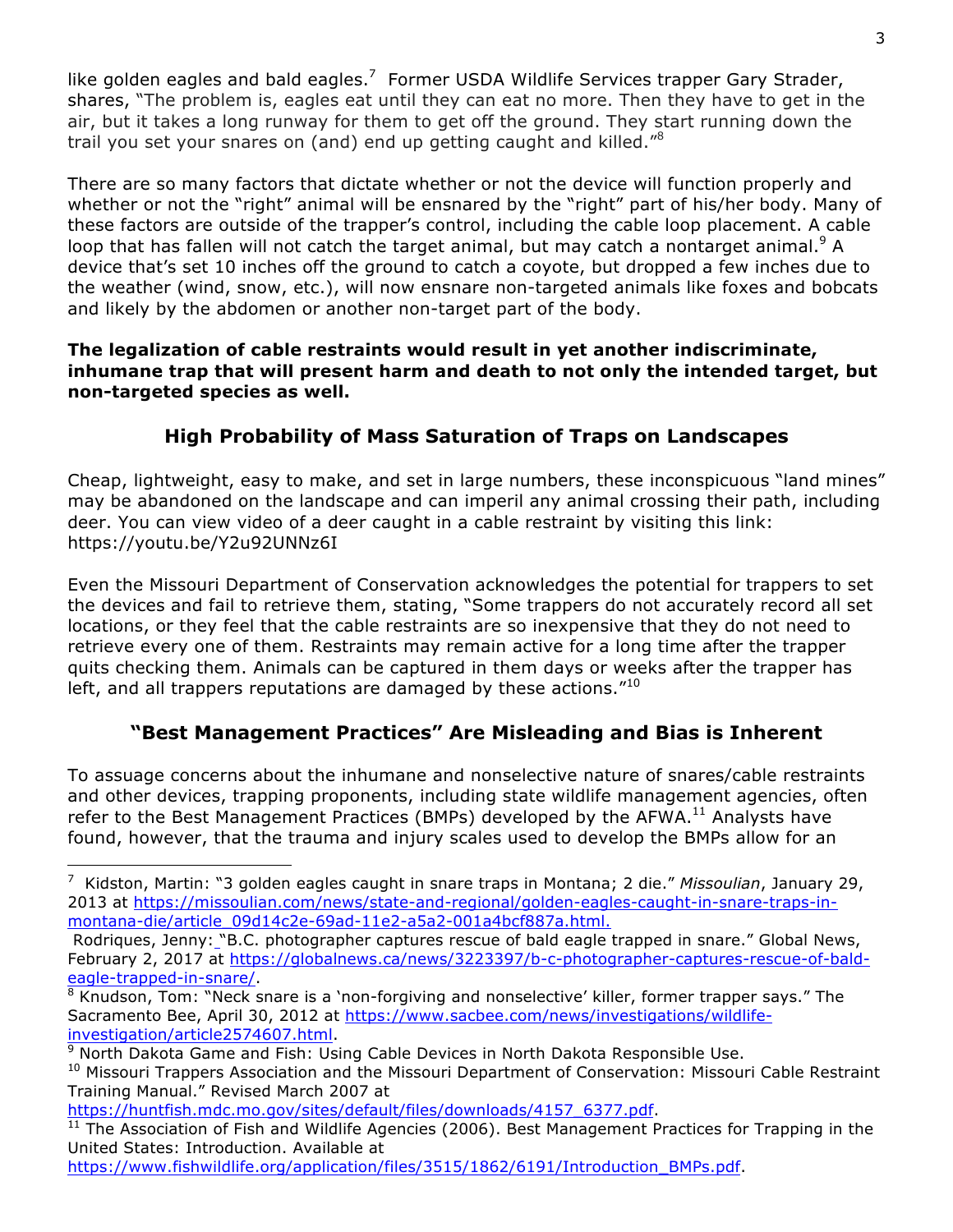unacceptable level of harm to wildlife and do not effectively consider unintended victims of traps. $12$ 

Moreover, BMPs are relatively unknown among the trapping community and are rarely followed by trappers. A 2015 report by the AFWA found that only 42 percent of trappers had heard of the BMPs. Of those 42 percent, only 66 percent currently use and plan to continue using the BMPs when they trap. That means that only 28 percent of all trappers are following the only, and insufficient, guidelines that the trapping industry has established to address animal welfare concerns.<sup>13</sup> This does not inspire much confidence that snares/cable restraints, if allowed, would be used appropriately.

### **Snared Animals Are Killed in Inhumane Ways**

Even if snaring cable restraints trap animals alive, there are no laws or regulations to ensure that those captured animals are killed humanely. Various forms of killing may be used, including clubbing, drowning, or strangulation, ignoring recommendations of the American Veterinary Medical Association. The trauma and injury scales used to develop the BMPs also do not provide quidelines on how animals, once caught, should be killed.<sup>14</sup>

Animals who are released or escape from a snaring cable restraint may later die from their injuries or suffer from their reduced ability to forage for food. For example, a 2019 study found that "…wolves captured with cable restraints suffered more injury to their mouth, but these would not hinder movement, although they could influence predation and feeding."<sup>15</sup> Just as foxes, coyotes, and domestic pets desperately chew at the metal jaws of a leghold trap, breaking teeth and bloodying gums, the same is true for animals restrained in snares with relaxing cables (cable restraints.)

#### **In Closing**

21 states have a partial or complete ban on the use of snares, including Vermont. Our state should not weaken its existing law by allowing the use of snares regardless of how they are renamed or modified.<sup>16</sup> The end result will mean more non-targeted animals, including eagles, deer, bear, and other "big game" species being caught.

One of the industry leaders – *not a wildlife advocacy group* – the AFWA, has cautioned state fish and wildlife agencies on the nuances of snares and snaring cable restraints and to be careful when categorizing them as live restraining traps.

characteristics in the United States in 2015. Available at

 

 $12$  Rochlitz, I. (2010). The impact of snares on animal welfare. In OneKind Report on Snaring. Cambridge University Animal Welfare Information Service: Cambridge, UK. Available at https://onekind.org/uploads/publications/onekind\_report\_on\_snaring\_chapter\_1.pdf. 13 Association of Fish and Wildlife Agencies. (2015). Trap use, furbearers trapped, and trapper

http://www.fishwildlife.org/files/AFWA\_Trap\_Use\_Report\_2015\_ed\_2016\_02\_29.pdf. 14 Rochlitz, *supra* note 6.

<sup>&</sup>lt;sup>15</sup> Gese, E. M., Terletzky, P. A., Erb, J. D., Fuller, K. C., Grabarkewitz, J. P., Hart, J. P., Humpal, C., Sampson, B. A. and Young, J. K. (2019), Injury scores and spatial responses of wolves following capture: Cable restraints versus foothold traps. *Wildl. Soc. Bull.,* 43: 42-52. doi:10.1002/wsb.954 Jones, D.M. and Rodriguez, S.H. (2003): "Restricting the use of animal traps in the United States: An overview of laws and strategy." Available at